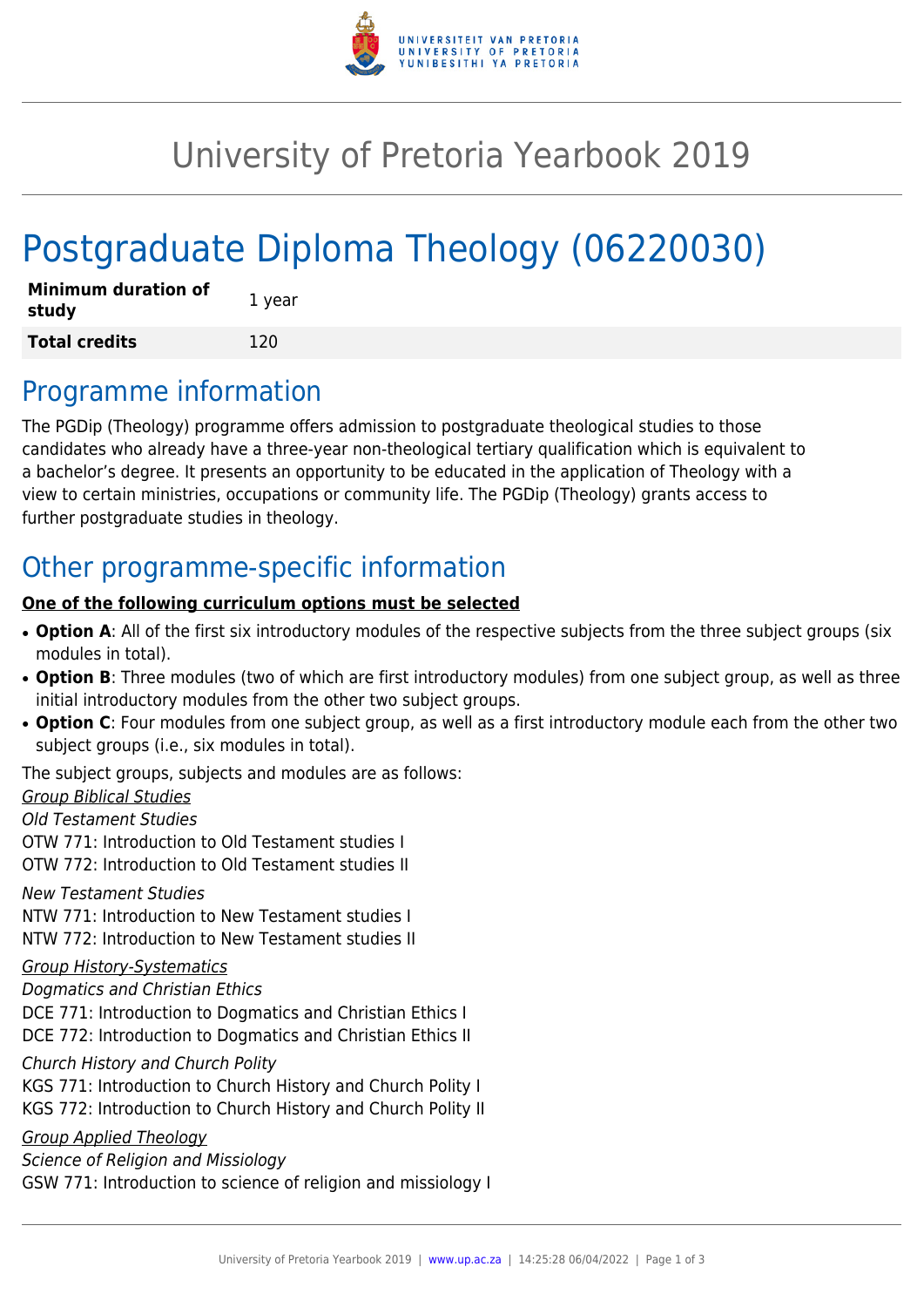

GSW 772: Introduction to science of religion and missiology II Practical Theology PRT 771: Introduction to Practical Theology I PRT 772: Introduction to Practical Theology II (Each module: 15 credits) TEO 767 Research report (30 credits)

### Examinations and pass requirements

Each module is concluded with an examination.

### Research information

For the PGDip (Theology) to be conferred with distinction, a student has to obtain at least a GPA of 75% in all six selected modules, as well as in the mini-dissertation.